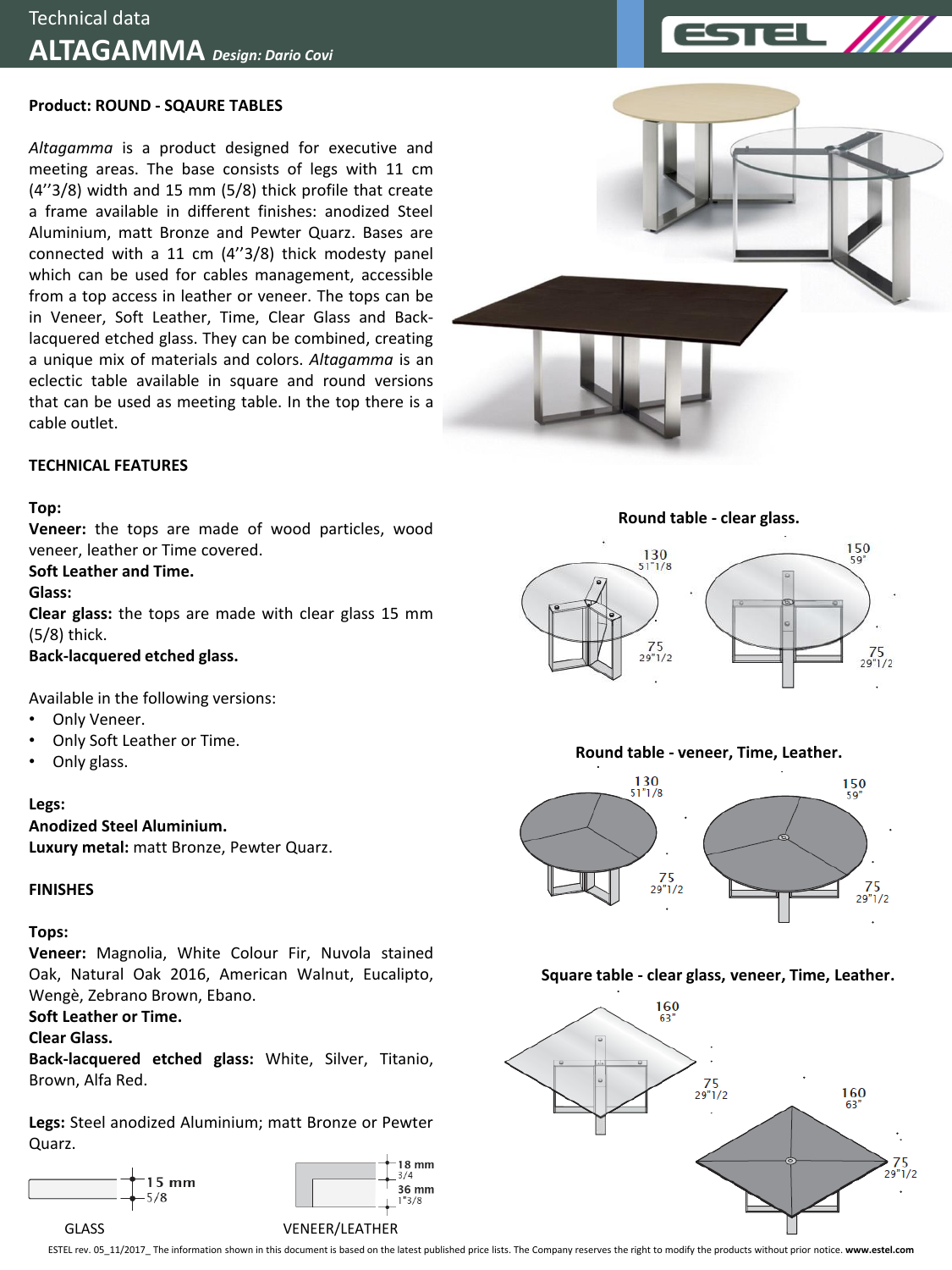

## **Product: RECTANGULAR TABLES**

*Altagamma* is a product designed for executive and meeting areas. The base consists of legs with 11 cm (4''3/8) width and 15 mm (5/8) thick profile that create a frame available in different finishes: Steel anodized Aluminium, matt Bronze and Pewter Quarz. Bases are connected with a 11 cm (4''3/8) thick modesty panel which can be used for cables management, accessible from a top access in leather or veneer. They can be combined, creating a

unique mix of materials and colors. *Altagamma* is an eclectic table available in rectangular version that can be used as meeting table or, thanks to lifting dividing panels, as single workspace.





# 36 mm

18 mm  $3/4$ 

## **DIMENSIONS**



Available in the following versions:

• Clear Glass + Time.

**TECHNICAL FEATURES**

**Soft Leather or Time.**

- Clear Glass + Soft Leather.
- Clear Glass + Veneer.

## **Legs:**

**Top:**

(5/8) thick.

**Steel anodized Aluminium.**

**Luxury metal:** matt Bronze, Pewter Quarz.

**Modesty panel:** Veneer, Leather, Time.

## **FINISHES**

## **Tops:**

**Veneer:** Magnolia, White Colour Fir, Nuvola Stained Oak, Natural Oak 2016, American Walnut, Eucalyptus, Wengè, Zebrano Brown, Ebano.

**Soft Leather or Time. Clear Glass.**

**Legs:** Steel anodized Aluminium; matt Bronze or Pewter Quarz.

**Modesty panel:** Veneer (same types of the top), Soft Leather, Time.



Clear glass + Veneer.



#### Clear glass + Soft Leather.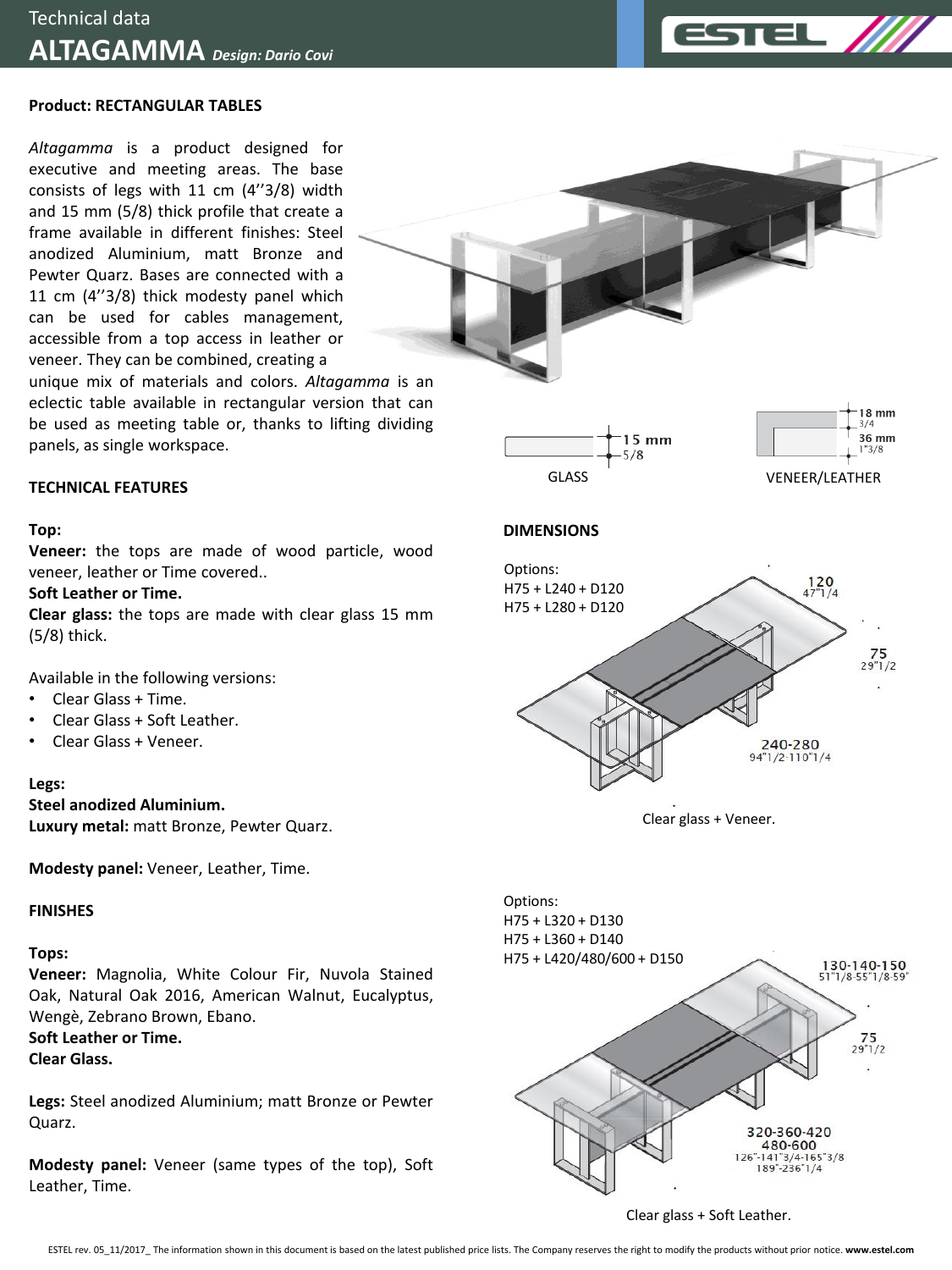

## **RECTANGULAR TABLES - TYPES OF AVAILABLE TOPS**







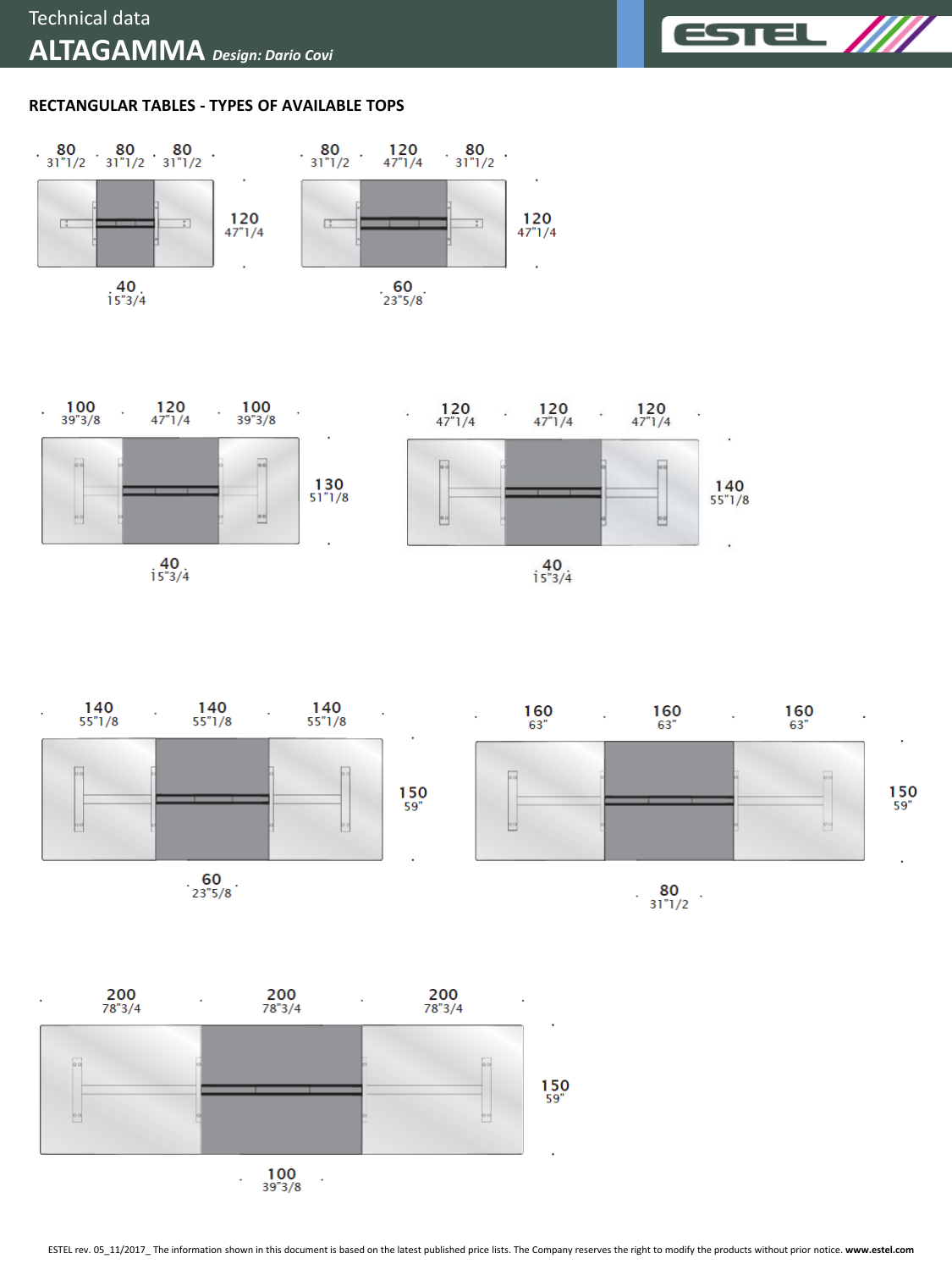## **Product: OCTAGONAL TABLE**

*Altagamma* is a product designed for executive and meeting areas. The base consists of legs with 11 cm (4''3/8) width and 15 mm (5/8) thick profile that create a frame available in different finishes: anodized Aluminium, matt Bronze and Pewter Quarz. Bases are connected with a 11 cm thick modesty panel which can be used for cables management, accessible from a top access in leather or veneer. The tops can be in Time/Glass, Soft Leather/Glass, Veneer/Glass. They can be combined, creating a unique mix of materials and colors. *Altagamma* is an ecletic table available in octagonal version that can be used as meeting table or, thanks to lifting dividing panels, as a single workspace.

## **TECHNICAL FEATURES**

**Veneer:** the tops are made of wood particles, wood veneer, leather or Time covered. **Soft Leather or Time.**

**Clear glass:** the tops are made with clear glass 15 mm (5/8) thick.

Available in the following versions:

- Clear Glass + Time.
- Clear Glass + Soft Leather.
- Clear Glass + Veneer.

#### **Legs:**

**Steel anodized Aluminium.**

**Luxury metal:** matt Bronze, Pewter Quarz.

**Modesty panel:** Veneer, Time, Soft Leather.

## **FINISHES**

## **Desk top:**

**Veneer:** Magnolia, White Colour Fir, Nuvola stained Oak, Natural Oak 2016, American Walnut, Eucalyptus, Wengè, Zebrano Brown, Ebano.

**Soft Leather or Time.**

**Clear Glass.**

**Modesty panel:** Veneer (same types of the top), Time or Soft Leather.

## **Legs:**

**Steel anodized Aluminium. Luxury metal:** matt Bronze, Pewter Quarz.





18 mm  $3/4$ 36 mm  $1"3/8$